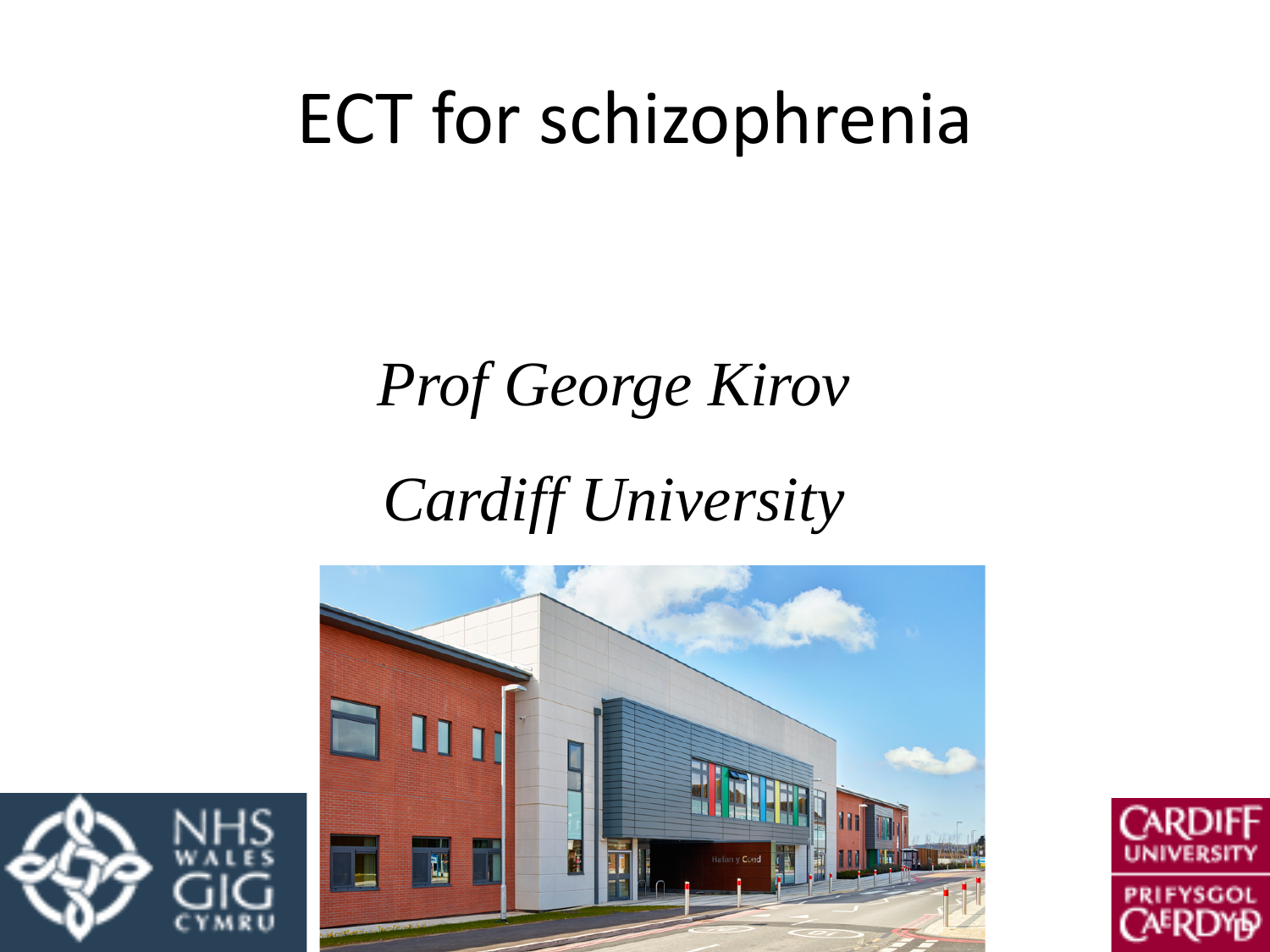### Rome, 1938



- Cherletti & Bini: First ECT in a human: 11 April 1938.
- "After 10-20 shocks the improvements in most patients were startling."
- These were mostly schizophrenia patients.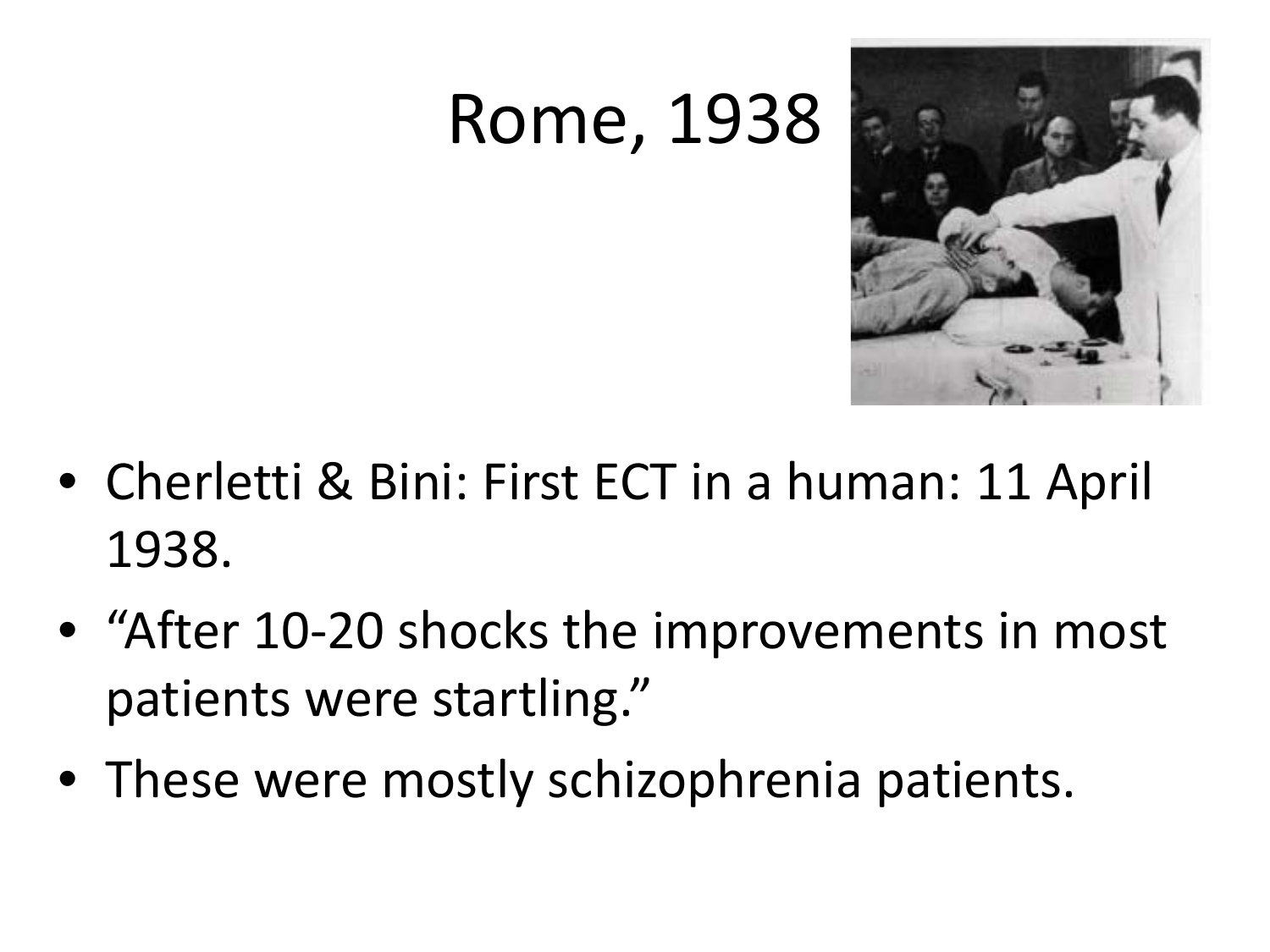# Case study DP, 31 y, ill since age 14

Not eating for 24 days, as people will get harmed if he does

On Clozapine. In a secure unit. He is an inter-dimentional alien and receives messages/ voices from another dimension. MI5 trying to get info from his brain



Start ECT on section. CPRS = 40 Capacity regained after 6 ECT, consented. Not suicidal. After 10 ECTs asked if he can continue after #12. Feels better in his mood. "Do you think the voices will disappear if I have more than 12 ECTs?"

But: After 21 ECTs: score 24; still psychotic, hears voices, not a "responder" according to criteria.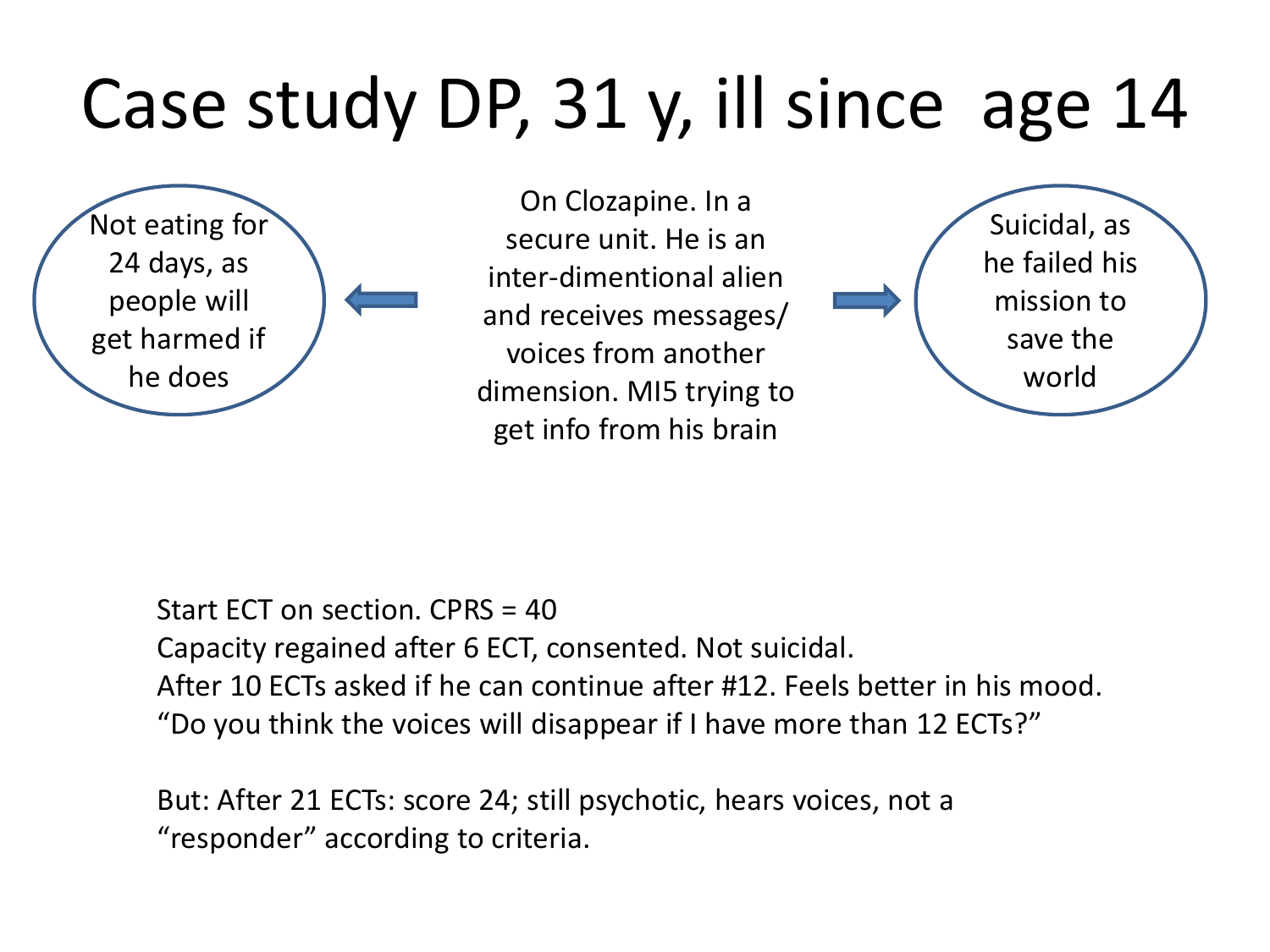# RCPsych Statement on ECT Position statement CERT01/17

There is weak evidence that ECT is effective in schizophrenia but it <u>may have a place</u> in the management of some patients.

ECT may be an effective and safe augmentation strategy in Treatment Resistant Schizophrenia.

ECT may be considered as a first line treatment in life threatening catatonia. A higher number of ECT treatments may be required than is standard for other clinical indications (Lally et al, 2016).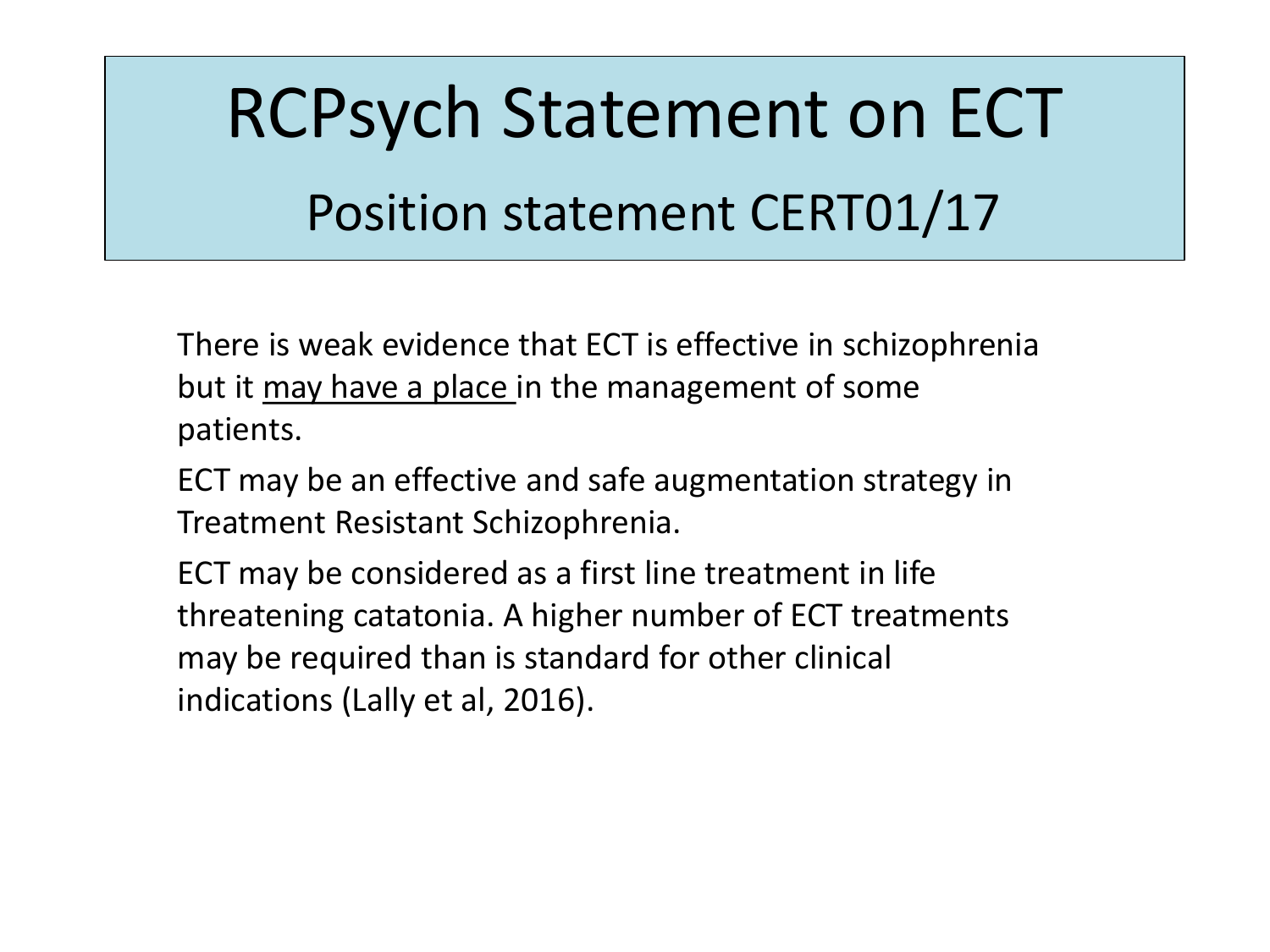### American Psychiatric Association taskforce on ECT

American Psychiatric Association. The practice of electroconvulsive therapy: recommendations for treatment, training, and privileging (A task force report of the American Psychiatric Association). *American Psychiatric Pub*. 2001:

*A substantial number of patients with medication-resistant schizophrenia benefit whenever treated with the combination of ECT and antipsychotic medications*.

*ECT should be considered when there is treatment resistance.*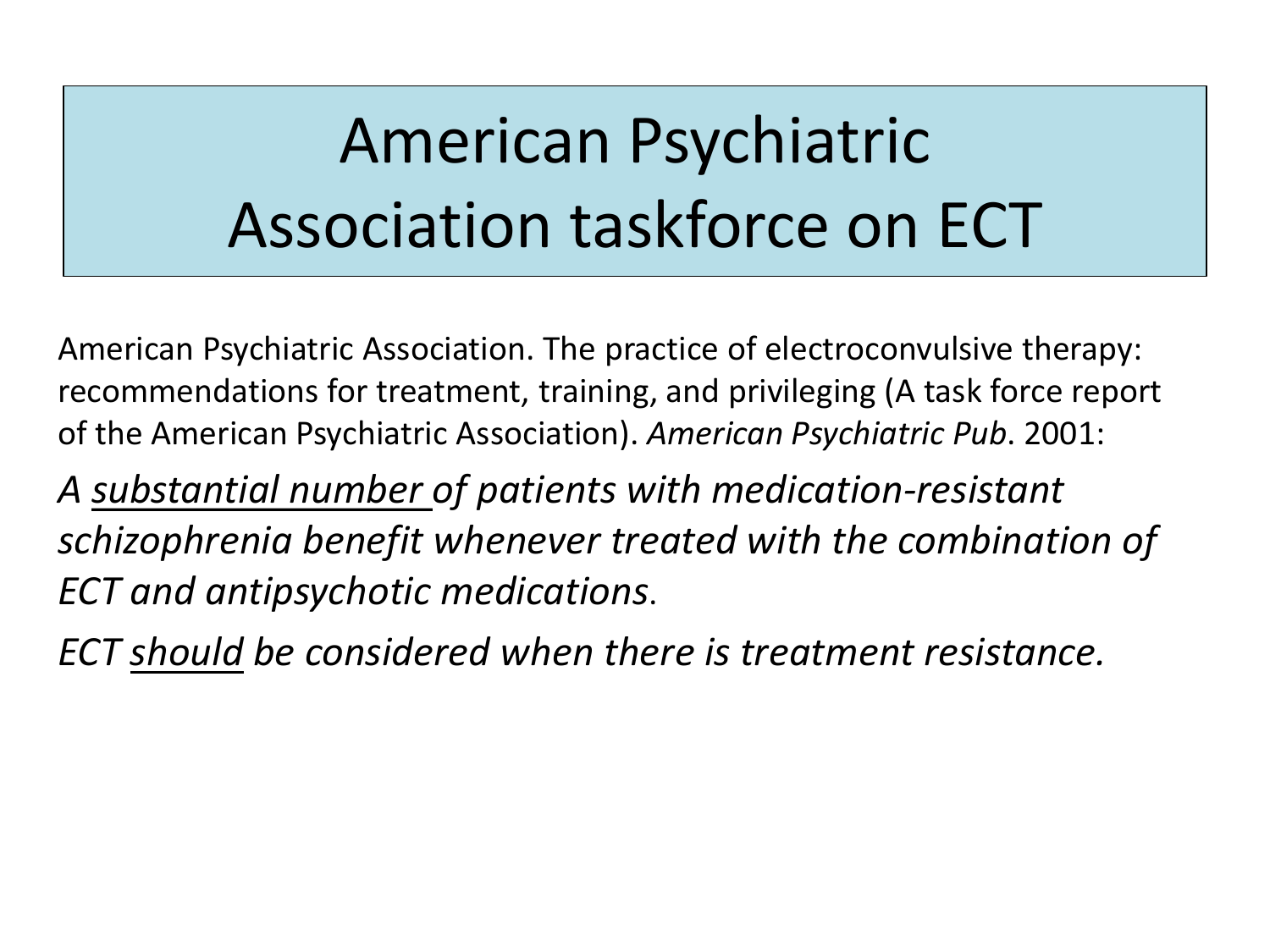#### NICE Guidelines 2003 Technology Appraisal Guidance 59. Guidance on the use of electroconvulsive therapy

4.1.4 The combined weight of evidence suggests that ECT is not more effective, and may be less effective, than antipsychotic medication. 4.3.6 The evidence for the effectiveness of ECT in schizophrenia in general was not conclusive and therefore ECT is not recommended in this population. 7.4.10 ECT is not used in the general management of schizophrenia.

# NICE Guidelines 2014

Clinical Guidance 178: Psychosis and schizophrenia in adults: prevention and management

ECT not recommended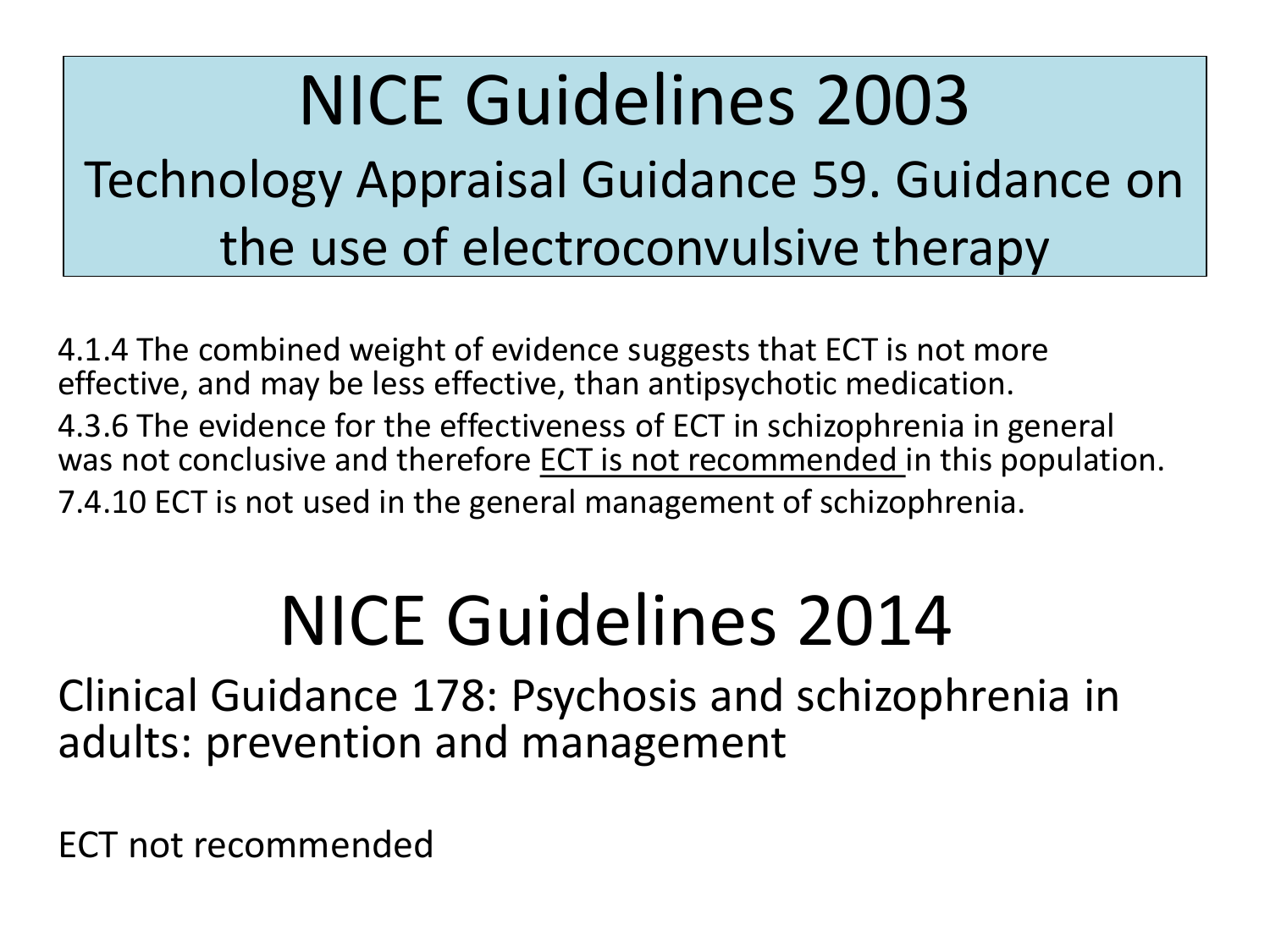Cochrane Review: Tharyan & Adams, 2005

9 trials with 400 patients

- ECT vs. placebo or sham:  $RR = 0.76$
- Early advantage not maintained in the long-term
- ECT vs. antipsychotics: favours antipsychotics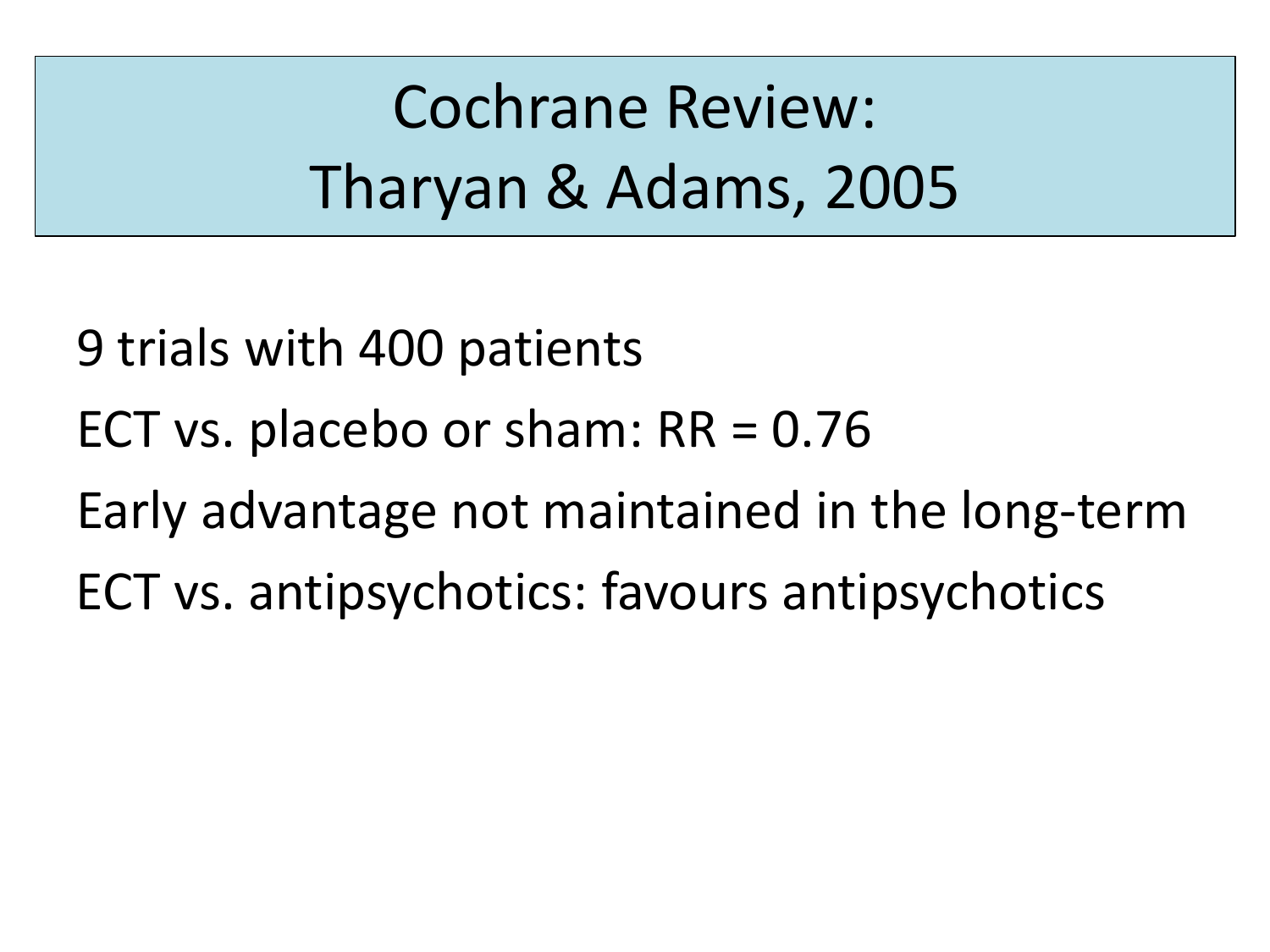# $Clozapine + ECT studies$ <br>Augmentation of clozapine with electroconvulsive therapy in treatment

resistant schizophrenia: A systematic review and meta-analysis



John Lally a,b,\*, John Tully <sup>c</sup>, Dene Robertson <sup>d,e</sup>, Brendon Stubbs <sup>f,g</sup>, Fiona Gaughran a,b,h,1, James H. MacCabe a,b,1

#### 5 clinical trials with 71 people: 54% response rate

J. Lally et al. / Schizophrenia Research 171 (2016) 215-224



Proportion meta-analysis of responders to ECT [random effects]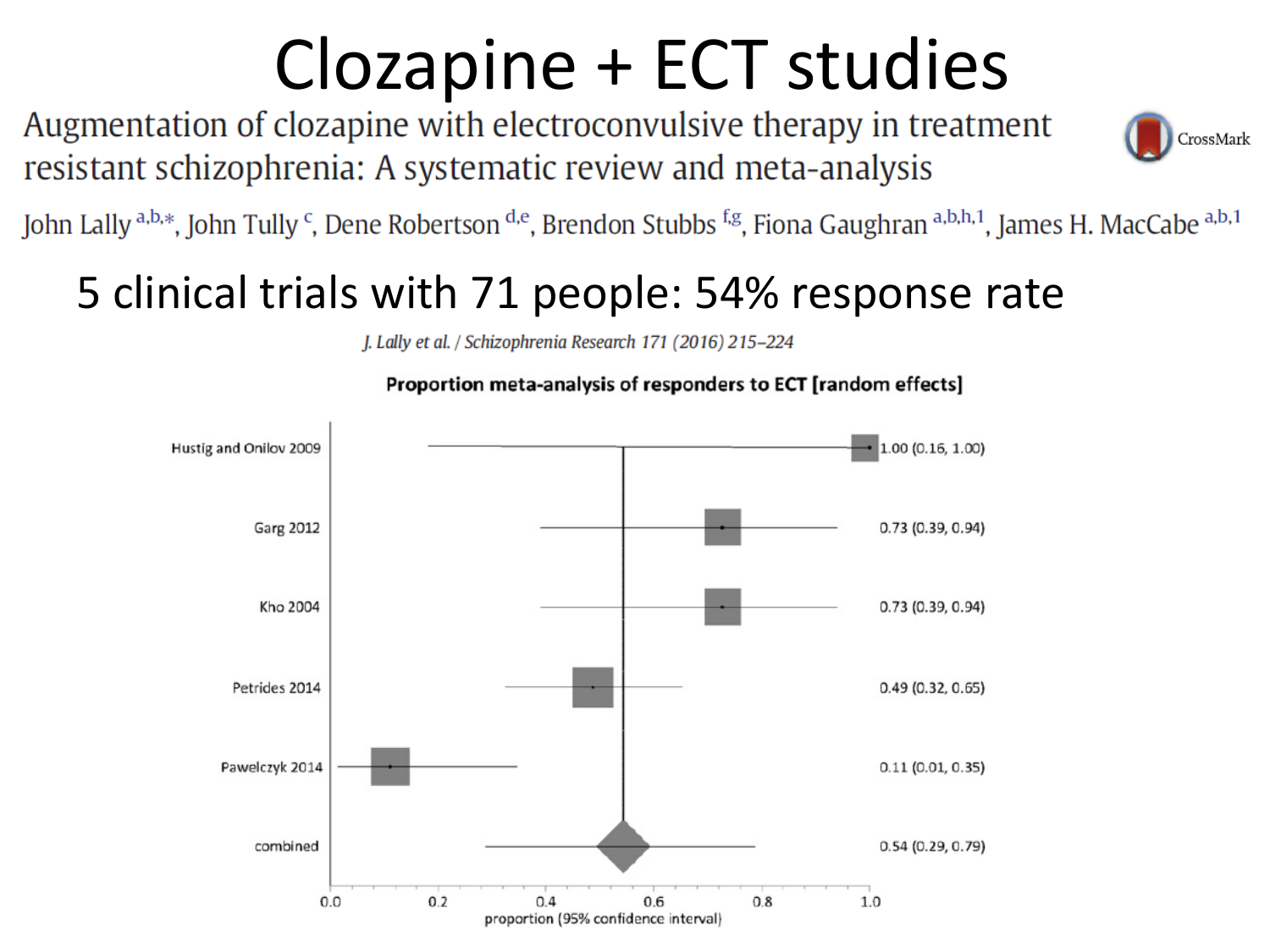# Review: Lally et al, 2015

Augmentation of clozapine with electroconvulsive therapy in treatment resistant schizophrenia: A systematic review and meta-analysis



John Lally a,b,\*, John Tully <sup>c</sup>, Dene Robertson <sup>d,e</sup>, Brendon Stubbs <sup>f,g</sup>, Fiona Gaughran a,b,h,1, James H. MacCabe a,b,1

Total of 192 if people from chart reviews are added:

76% response rate for Clozapine+ECT;

mean of 11.3 ECTs

"ECT may be an effective and safe clozapine augmentation strategy in TRS".

"A higher number of ECT treatments may be required (limited data)"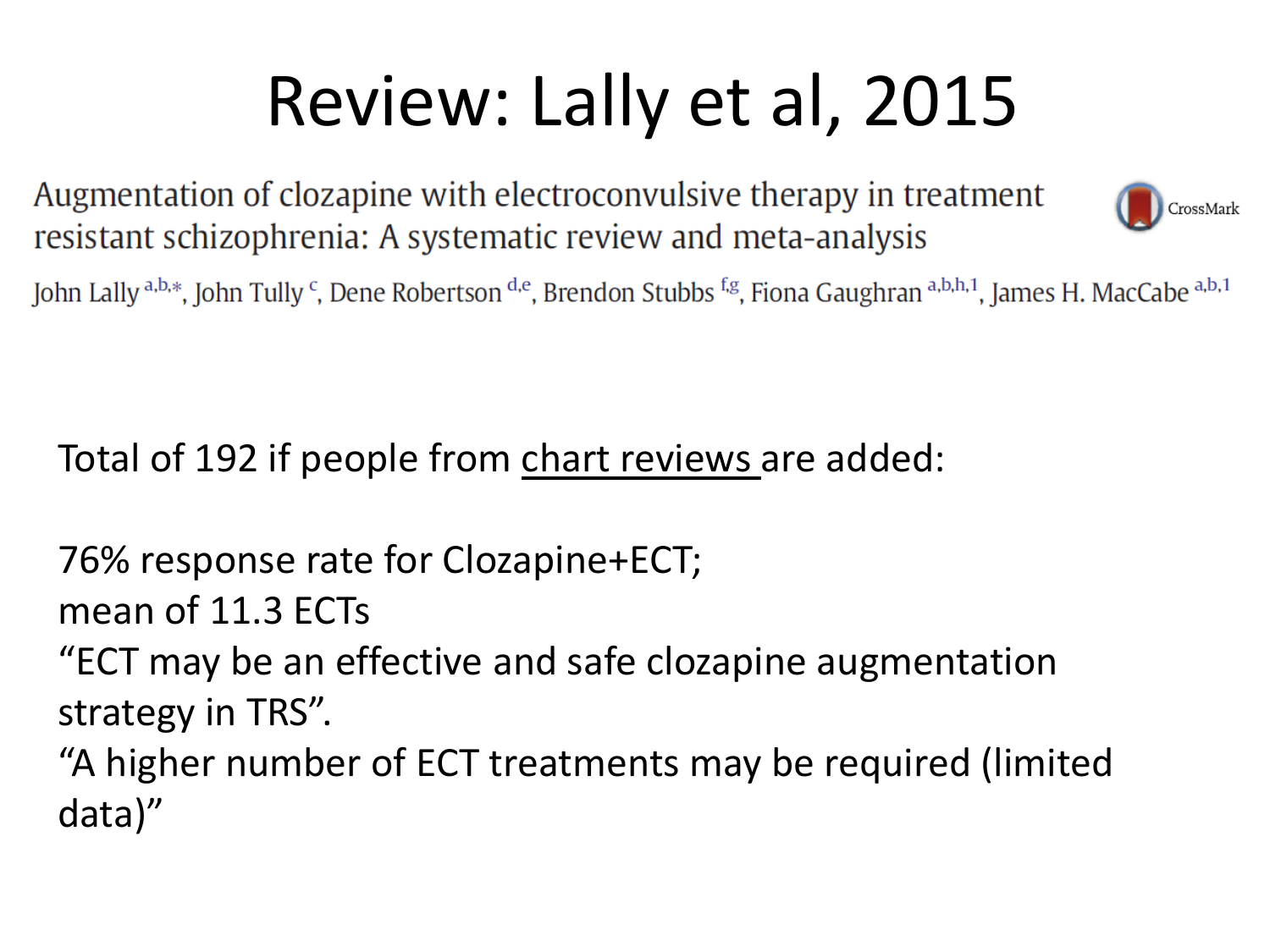### How to define response?

- 20% improvement on BPRS / PANSS
- 30% improvement on BPRS / PANSS
- 40% improvement on BPRS / PANSS
- 50% improvement on BPRS / PANSS
- 40% improvement on psychotic subsections of BPRS / PANSS

All of the above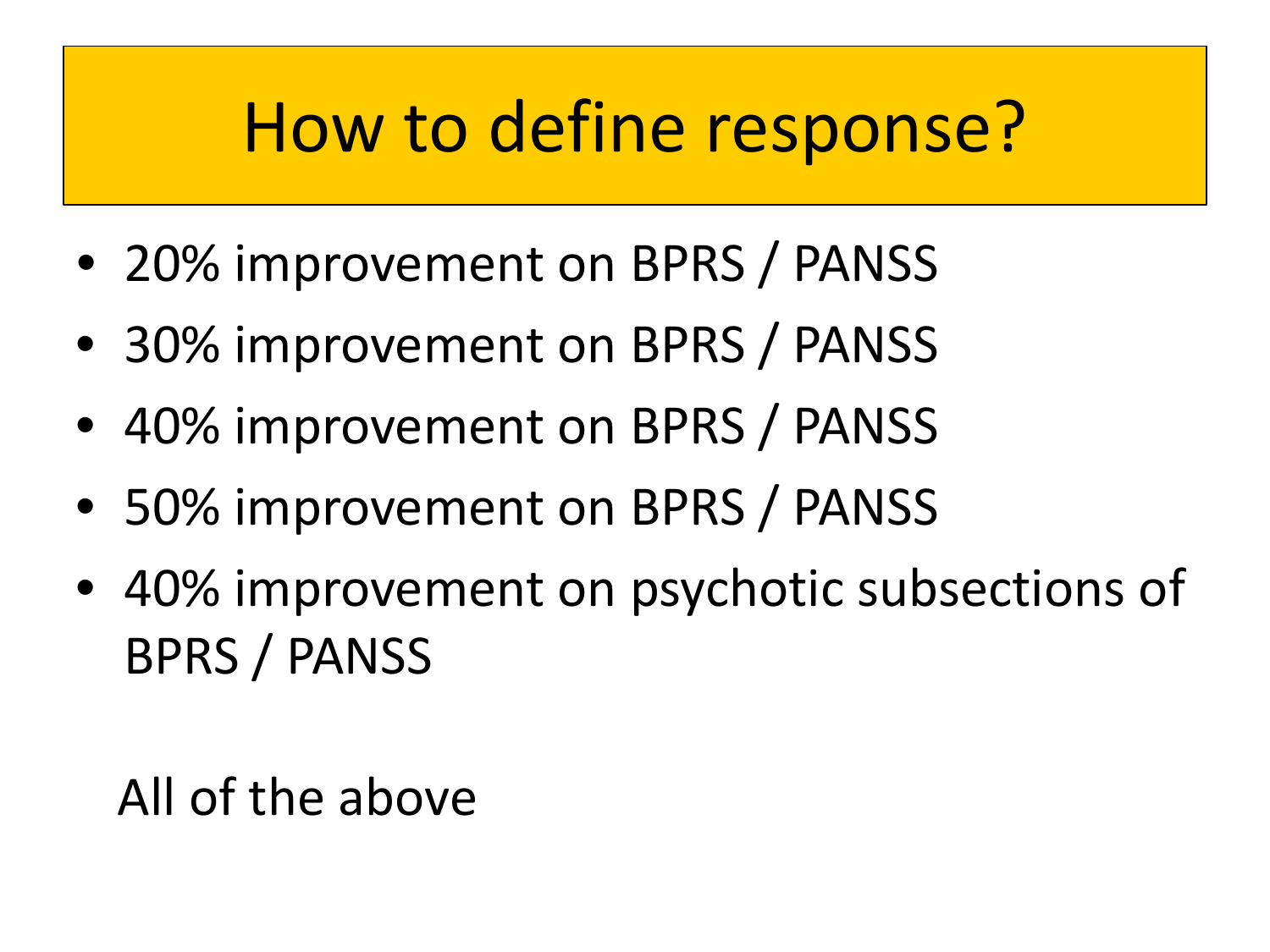#### How to define remission?

#### **1 2 3 4 5 6 7** Item **absent very mild mild moderate moderately severe Severe Extremely severe** 10. Hallucinations 11. Unusual thoughts content (delusions) 12. Bizarre behaviour 13. Self-neglect 14. Disorientation 15. Conceptual disorganization 16. Blunted affect 17. Emotional withdrawal 20. Uncooperativeness 22. Distractibility 24. Mannerisms and posturing

#### Brief Psychiatric Rating Scale

"Mild", "very mild", or "absent" scores on psychosis items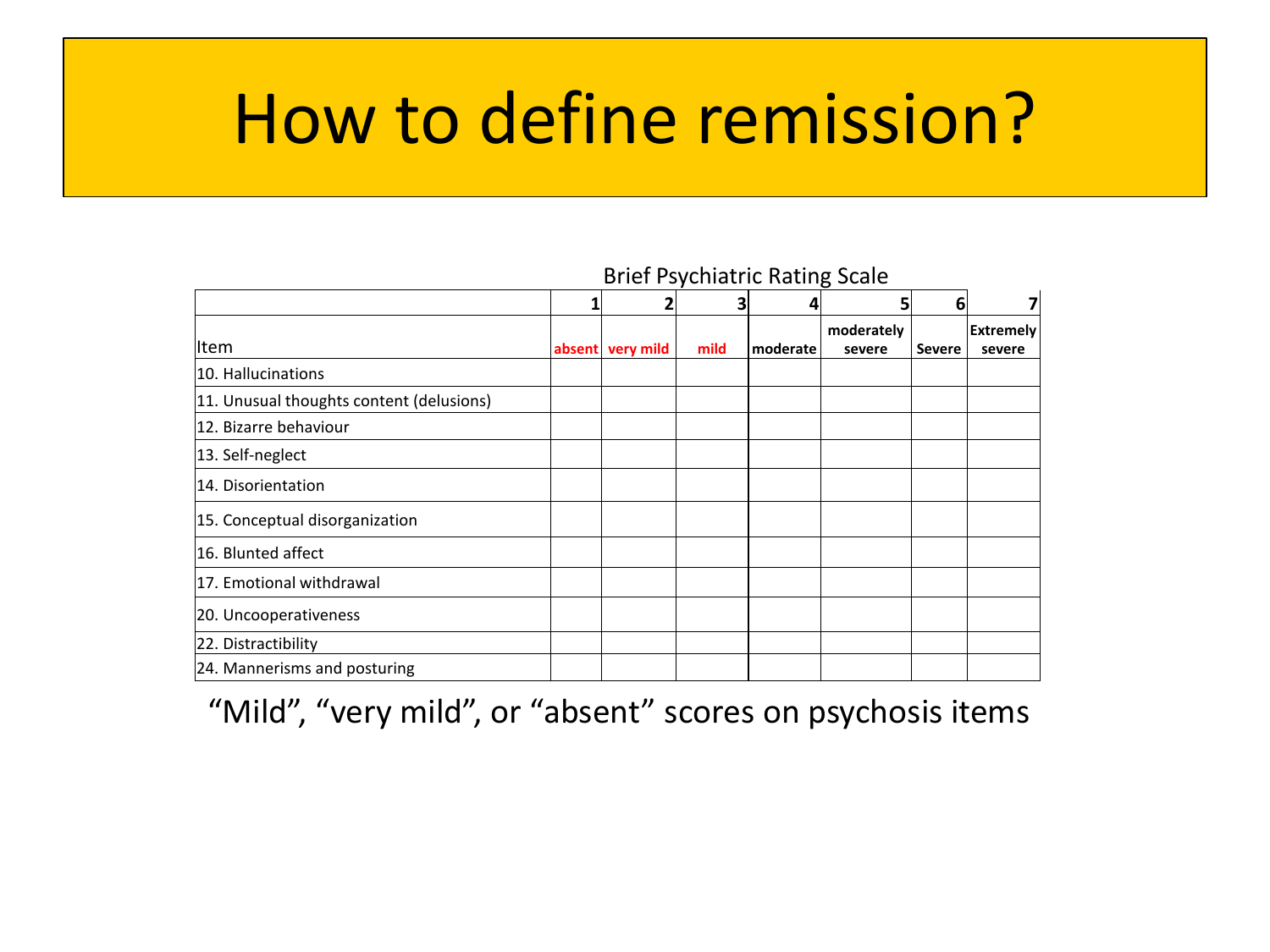#### **Electroconvulsive Therapy Augmentation in Clozapine-Resistant Schizophrenia: A Prospective,** Am J Psychiatry 172:1, January 2015 **Randomized Study**

Georgios Petrides, M.D., Chitra Malur, M.D., Raphael J. Braga, M.D., Samuel H. Bailine, M.D., Nina R. Schooler, Ph.D., Anil K. Malhotra, M.D., John M. Kane, M.D., Sohag Sanghani, M.D., Terry E. Goldberg, Ph.D., Majnu John, Ph.D., Alan Mendelowitz, M.D.

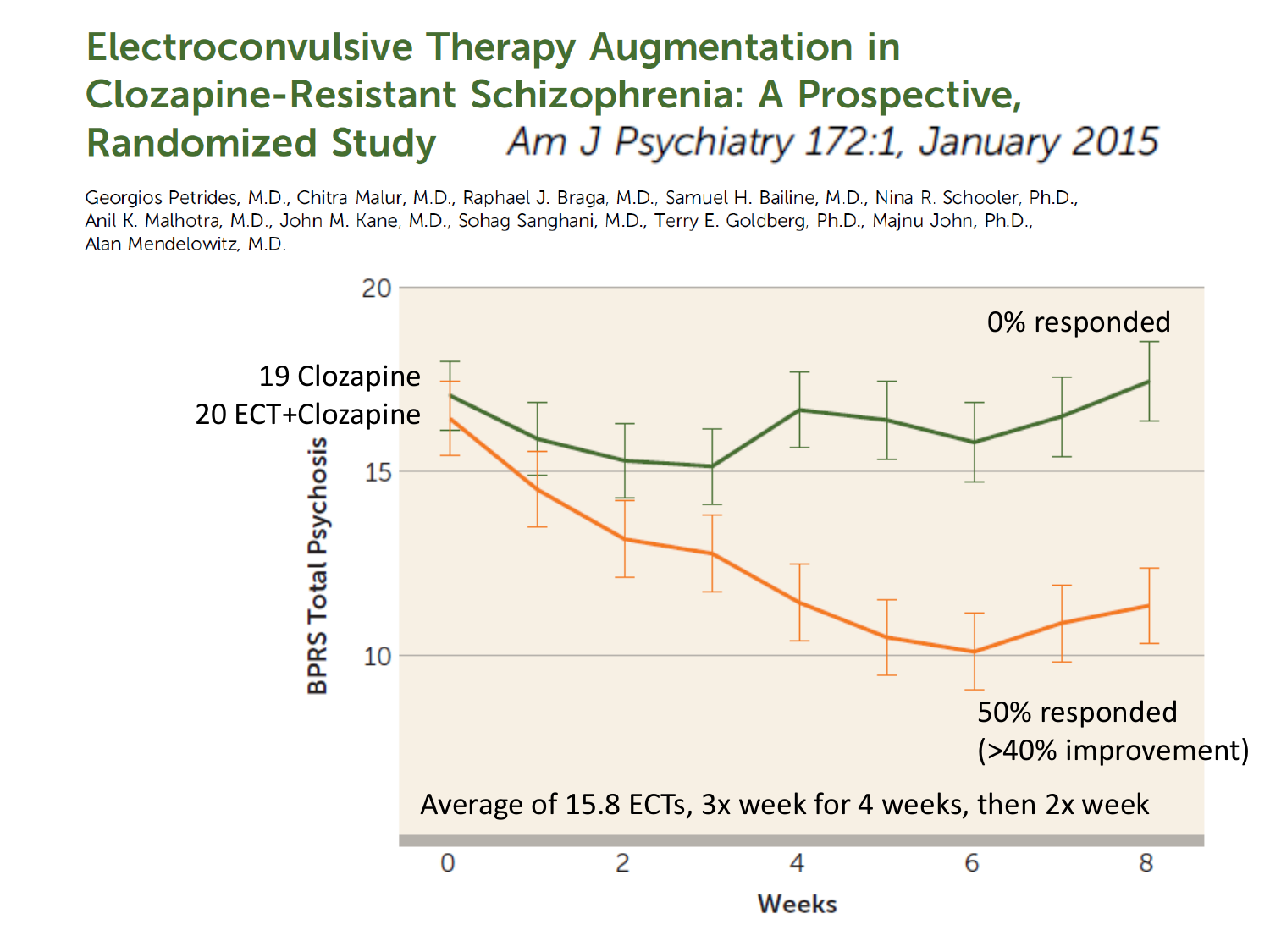### How common is ECT for SCZ?

- ECTAS: 2016-17: 13  $2014/15: 27 \;$  ~1% 2012/13: 9
- Denmark: 7% of ECT patients have SZC
- Canada, 2009 -2014, Knight *et al*: 25% of ECT patients
- Hungary, 2014, Asztalos *et al*: 31.7%
- China: 6.1% of SCZ patients received ECT
- Japan: 1.8% of SCZ patients received ECT
- Eastern Europe: in 5 countries SCZ is the main indication for ECT. In Slovenia ECT is banned.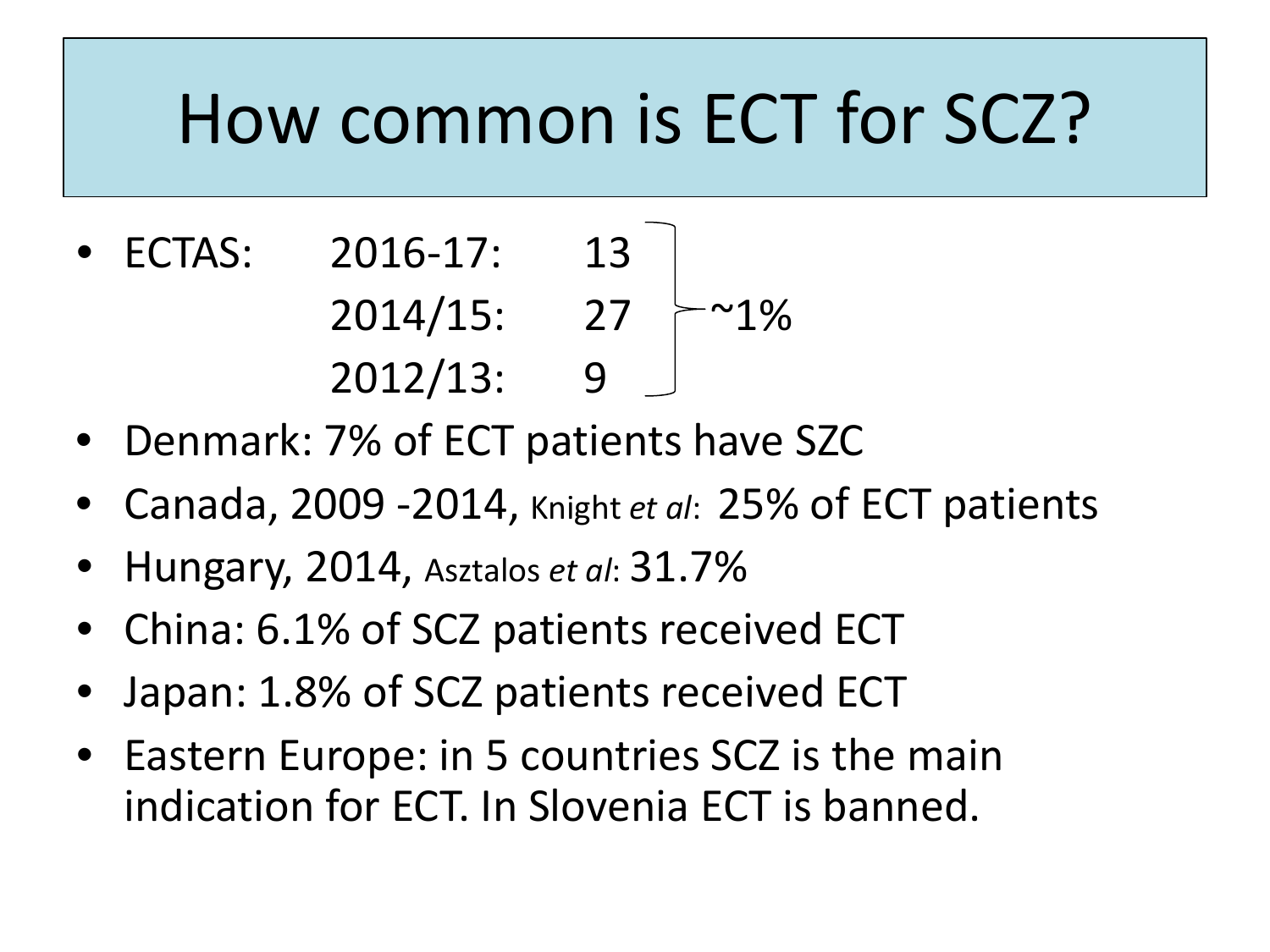# A flood of interest in 2017:



#### Electroconvulsive therapy (ECT) in schizophrenia: a review of recent literature Curr Opin Psychiatry 2018, 31:213-222

Sohag N. Sanghani<sup>a</sup>, Georgios Petrides<sup>a</sup>, and Charles H. Kellner<sup>b</sup>

| <b>Study</b>  | <b>Country</b> | <b>Patients</b> | <b>Outcome</b>                                                   |  |
|---------------|----------------|-----------------|------------------------------------------------------------------|--|
| Lin et al.,   | Taiwan         | 2074            | Reduced rate of hospitalisations                                 |  |
| Kaster et al. | Canada         | 144             | 76.7% responded (CGI criteria)                                   |  |
| Grover et al. | India          | 59, CZP         | 60% had >30% reduction on PANSS                                  |  |
| Tar et al.    | Singapore      | 62              | 64.5% had >40% reduction on<br>BPRS psychotic sub-scale          |  |
| Bansod et al. | India          | 82              | "significant" improvements on<br>PANSS, impairments in cognition |  |
| Vuksan et al. | India          | 31              | 33% had >40% reduction in PANSS                                  |  |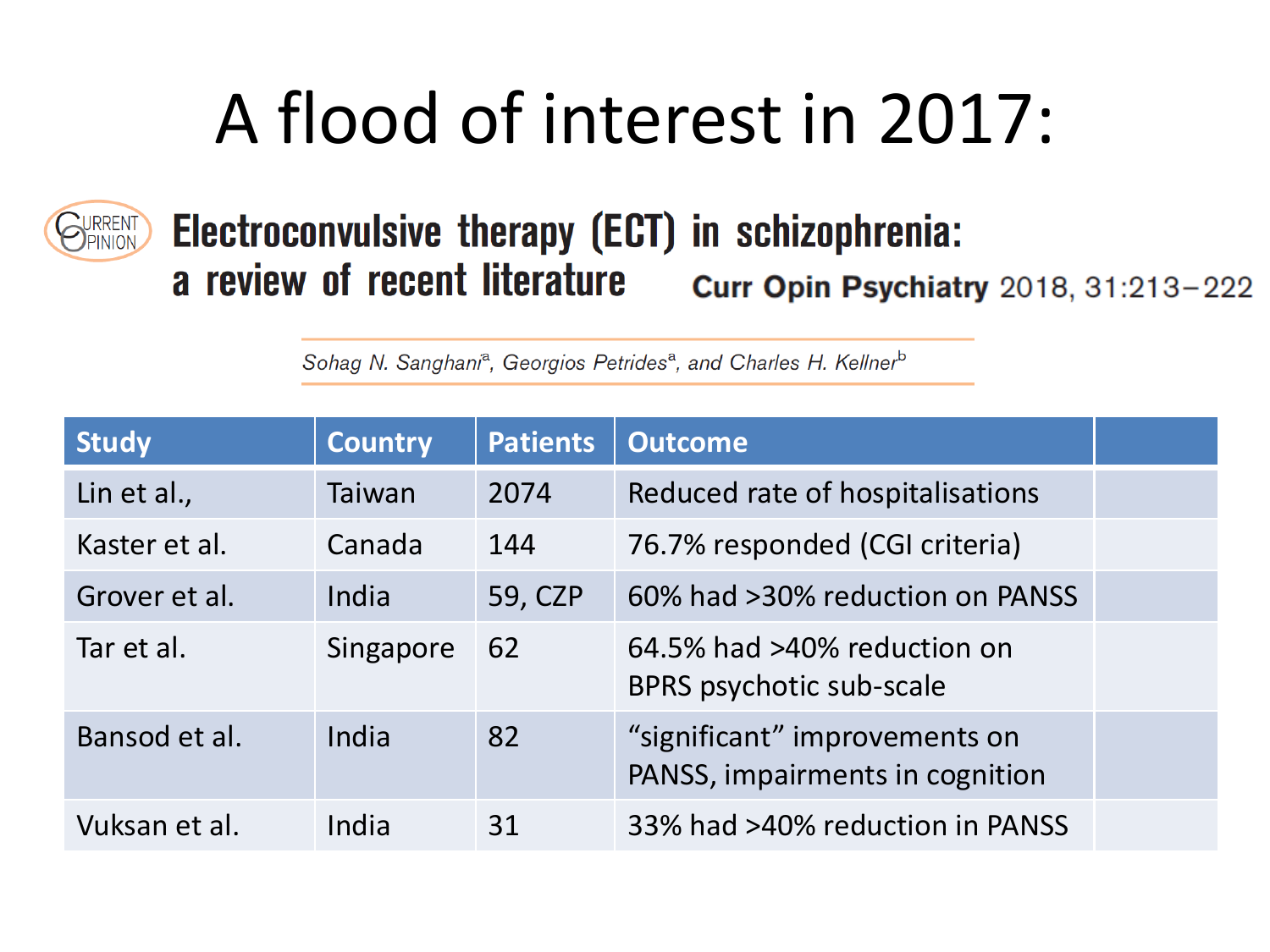# Maintenance ECT in SCZ

Psychiatry Research 264 (2018) 131-142



Maintenance ECT in schizophrenia: A systematic review Heather Burrell Ward<sup>a,b,\*</sup>, Steven T. Szabo<sup>c,d</sup>, Gopalkumar Rakesh<sup>d</sup>



- High relapse rates: 40-60%, after acute courses
- 2 RTC and 17 retrospective chart reviews
- Most studies lasted 6 months
- Typically weekly for the first month, biweekly for two months, then monthly
- Reduced relapse rates during m-ECT, but increased after finishing m-ECT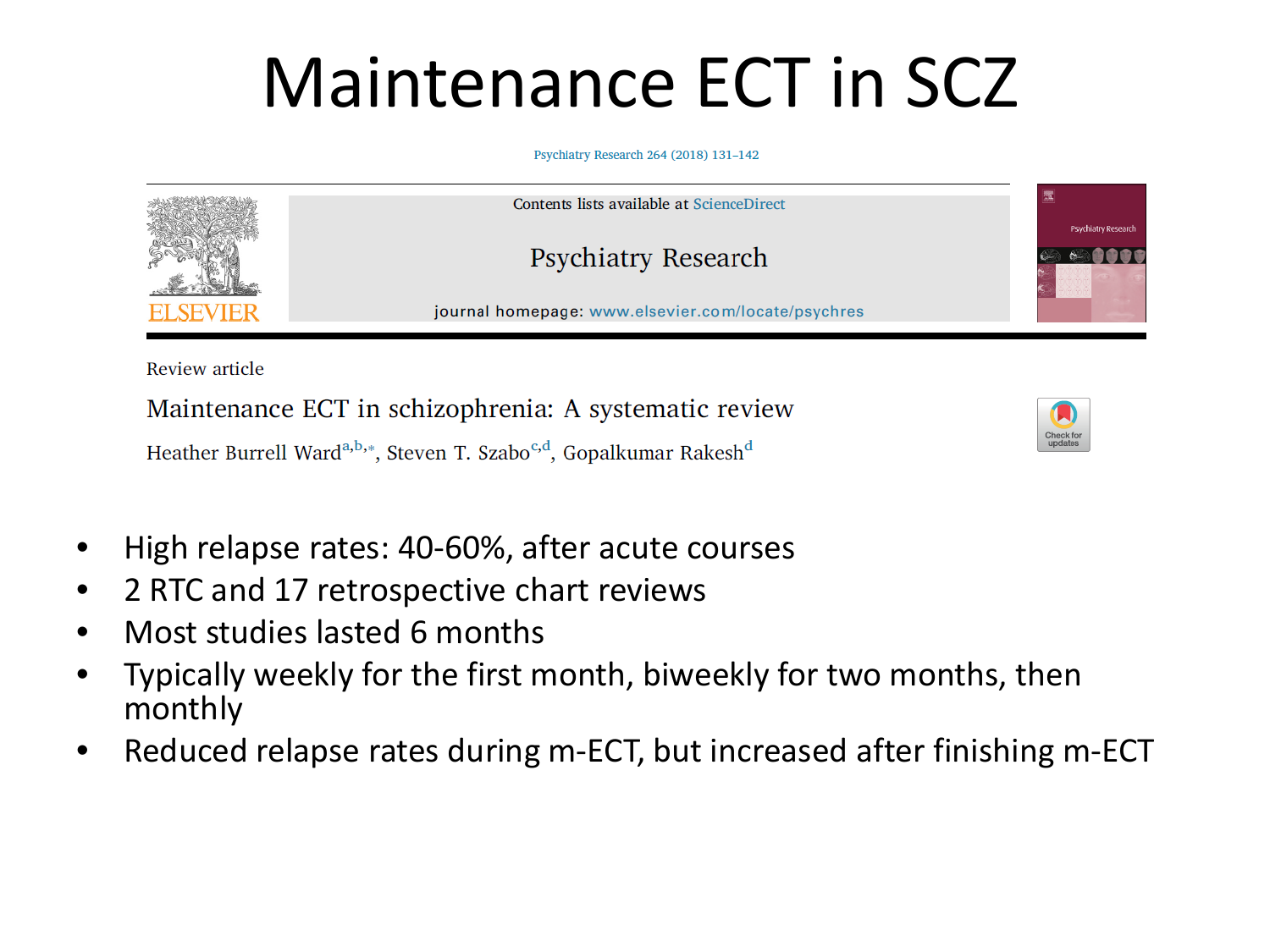# Cardiff protocol for ECT in SCZ

- Indications:
	- Clozapine non-responders
	- Inability/refusal to take clozapine
	- Emergencies (e.g. food refusal, stupor)